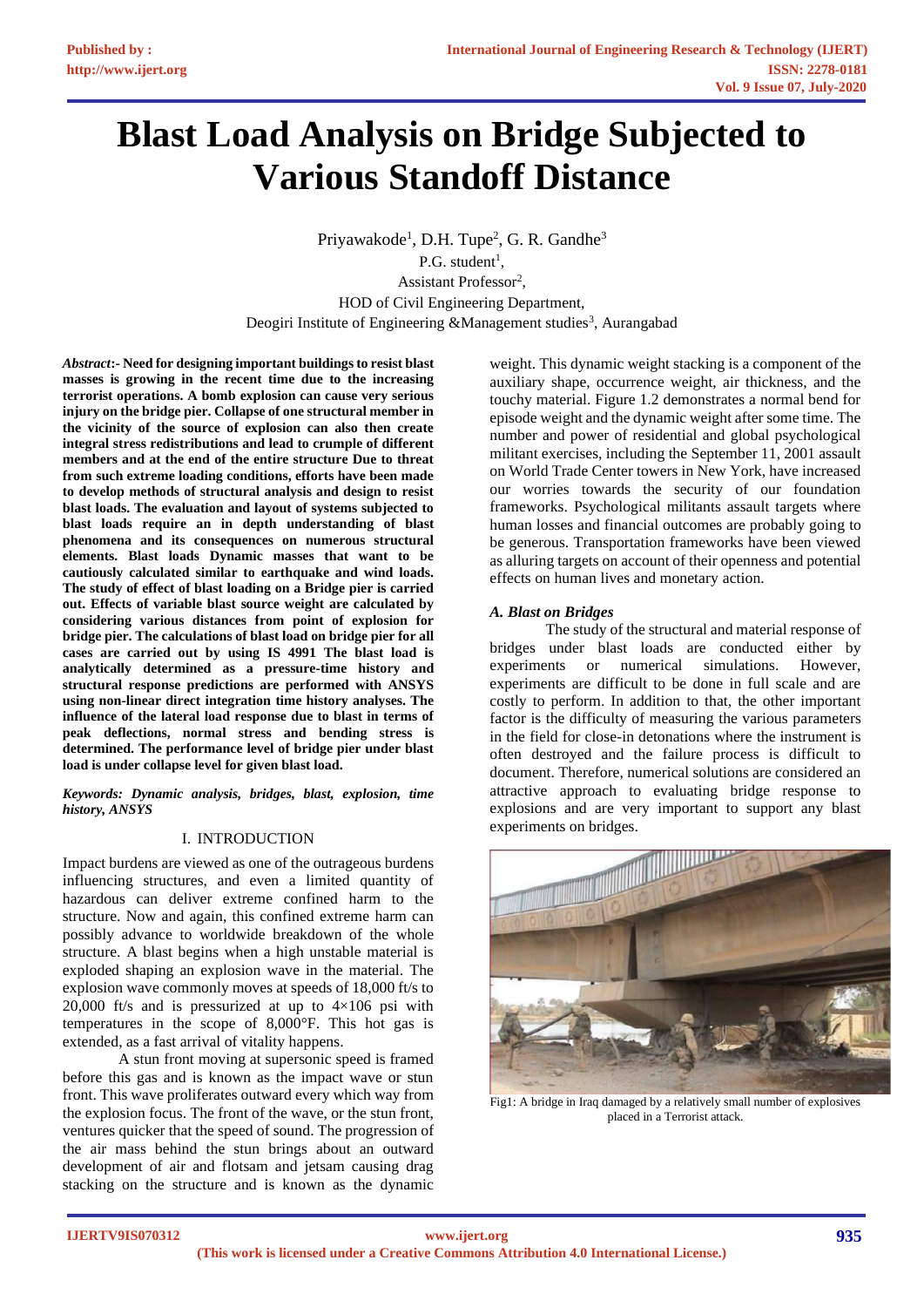### *B. Objectives of study*

- 1. To study effect & damage pattern of blast on bridge pier.
- 2. Study of Blast mechanism as per IS 4991
- 3. Bridge pier analysis with various cross sections such as circular, rectangular using ANSYS workbench.
- 4. To study stress distribution after blast load is applied and to study load deflection curve

### II. LITERATURE REVIEW

Shuichi Fujikura[1] This paper reports the exploratory and expository examination of these two kinds of segments under impact stacking. The seismically structured RC and steel jacketed RC segments did not display pliable conduct under impact stacking and bombed in shear at their base as opposed to flexural yielding.

Eric B. Williamson For testing under these conditions, enormous impact burdens should be produced, which are exorbitant and require working with faculty that are fittingly able to complete this work.[2] Exploratory perceptions were utilized to assess the exhibition of a few plan parameters and to decide the limit and disappointment farthest point conditions of strengthened solid parkway connect sections exposed to huge impact loads.

Kiger, Sam[3] A. One-fourth of the straightforward range scaffold and half scale for the nonstop framework were demonstrated considering the fitting limit balance conditions

Z. Yi, A. K.[4] Agrawal To maintain a strategic distance from dock pull-outs and improve the exhibition of impact stacked sections A base measure of containment support ought to be expanded by half over the whole segment tallness.

S.K. Hashemi[5] the consequences of the limited component re-enactments are utilized to evaluate the potential dynamic breakdown reaction of a link stayed scaffold subject to different impact stacking situations.

Mohamed H. Mussa.[6] A thickness of 750 mm gave off an impression of being exceptionally impervious to the blast of a SDT or compartment for all the examined profundities, and the best opposition was accomplished at a profundity of 8 m, which ought to be considered by architects to guarantee the wellbeing of an underground box burrow when exposed to a fantastic surface blast.

S.K. Hashemi, M.A. Bradford ⇑, H.R. Valipour 2016.In the course of recent decades, impact burdens have been perceived as one of the extraordinary stacking occasions that must be considered in the plan of significant structures, for example, link stayed spans

#### III. METHODOLOGY WORK STUDY

The impact burden relies on two central point characterized by the bomb size or charge weight W, and the standoff separation (R) between the impact source and the objective. Consider the structures exposed to a shoot proportional in respect some kg of TNT at a specific standoff separation

Numerical Model

Because of the multifaceted nature of cement, its constitutive relations contrast from the diverse burden case. For this situation, a few diverse constitutive models of cement were proposed. The elastoplastic constitutive model dependent on the addition

Hypothesis is utilized to depict the constitutive relations of cement. This model sessile-Warnke's five-parameter yield paradigm, uniform quality foundation and related stream rule. Due to the extraordinary structure style of the steelsolid composite bar to concrete-filled steel rounded segment joints, the conduct varies in the better place of cement. The solid in the center territory of cement filled steel rounded limited by the steel cylindrical is under triaxial burden cases. As per the numerical investigation and test results, the Hanlinhai' model is sensible and solid by utilizing the repression record to characterize the solid limited by the steel cylindrical.



Fig2: Stress Strain Relationship

#### IV. PROBLEM STATEMENT

- Type of structure: Bridge Structure
- Height of bridge: 5 M
- Total span: 19 M
- Width :  $12 M$
- Circular Pier Dia. : 1M
- Rectangular Pier: 1x0.9M
- Explosive charge weight: 200kg, 500kg, 800kg, 1000kg
- Support : Fixed

#### V. RESULT AND DISCUSSION

#### *A. ANSYS model For Circular Pier*



Fig3 Modelling in ANSYS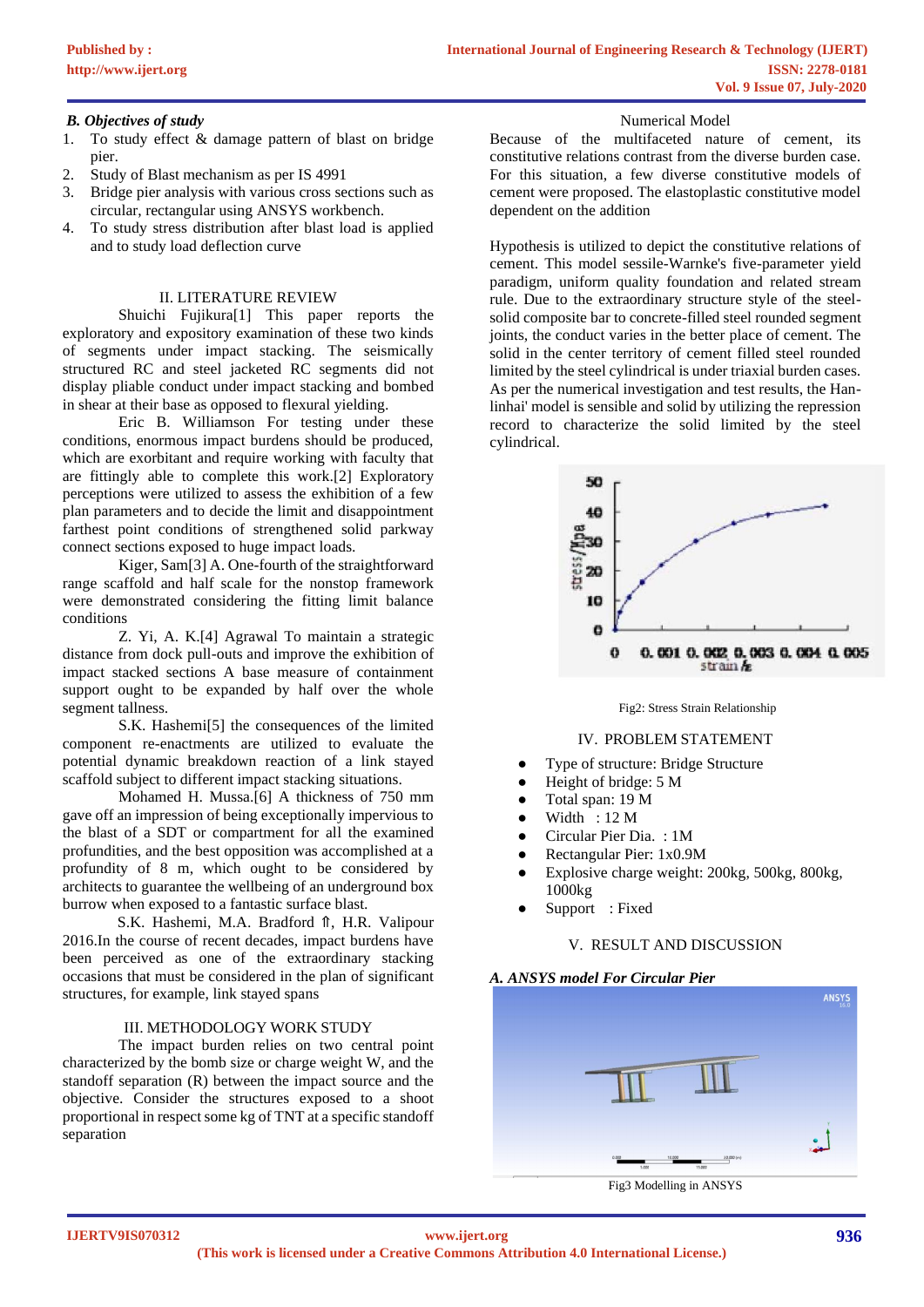| Table 1 total deformation for 200kg |         |                |                |                 |  |
|-------------------------------------|---------|----------------|----------------|-----------------|--|
| <b>TOTAL DEFORMATION 200 KG</b>     |         |                |                |                 |  |
| TIME (sec)                          | 15 FEET | <b>30 FEET</b> | <b>50 FEET</b> | <b>100 FEET</b> |  |
| 0.1                                 | 0       | 0              | 0              | $\Omega$        |  |
| 0.2                                 | 0.01332 | 0.01047        | 0.00314        | 0.00523         |  |
| 0.3                                 | 0.02663 | 0.02093        | 0.00628        | 0.00105         |  |
| 0.4                                 | 0.03995 | 0.0314         | 0.00942        | 0.00157         |  |
| 0.5                                 | 0.05327 | 0.04186        | 0.01256        | 0.00209         |  |
| 0.6                                 | 0.06659 | 0.05233        | 0.0157         | 0.00262         |  |
| 0.7                                 | 0.0799  | 0.06279        | 0.01884        | 0.00314         |  |
| 0.8                                 | 0.09322 | 0.07326        | 0.02198        | 0.00366         |  |
| 0.9                                 | 0.10654 | 0.08373        | 0.02512        | 0.00419         |  |
|                                     | 0.11985 | 0.09419        | 0.02825        | 0.00471         |  |



#### Graph1. Deformation for Blast Load 200kg

| $1000$ $\mu$ , $1000$ $\mu$ $D$ $I$ $O$ $I$ $O$ $I$ $O$ $O$ $I$ $I$ $I$<br><b>TOTAL DEFORMATION 500 KG</b> |         |         |                |                 |  |
|------------------------------------------------------------------------------------------------------------|---------|---------|----------------|-----------------|--|
| <b>TIME</b>                                                                                                | 15 FEET | 30 FEET | <b>50 FEET</b> | <b>100 FEET</b> |  |
| 0.1                                                                                                        | Ω       |         | 0              |                 |  |
| 0.2                                                                                                        | 0.01332 | 0.01132 | 0.00419        | 0.00084         |  |
| 0.3                                                                                                        | 0.02663 | 0.02264 | 0.00837        | 0.00167         |  |
| 0.4                                                                                                        | 0.03995 | 0.03396 | 0.01256        | 0.00251         |  |
| 0.5                                                                                                        | 0.05327 | 0.04528 | 0.01674        | 0.00335         |  |
| 0.6                                                                                                        | 0.06659 | 0.0566  | 0.02093        | 0.00419         |  |
| 0.7                                                                                                        | 0.0799  | 0.06792 | 0.02512        | 0.00502         |  |
| 0.8                                                                                                        | 0.09322 | 0.07924 | 0.0293         | 0.00586         |  |
| 0.9                                                                                                        | 0.10654 | 0.09056 | 0.03349        | 0.0067          |  |
|                                                                                                            | 0.11985 | 0.10187 | 0.03767        | 0.00753         |  |

| Table 2. Total Deformations For 500 Kg |
|----------------------------------------|
|----------------------------------------|



Graph2. Total Deformations for 500 Kg

| Table 3. Total Deformation for 800 Kg |                                                         |         |         |         |  |  |
|---------------------------------------|---------------------------------------------------------|---------|---------|---------|--|--|
|                                       | <b>TOTAL DEFORMATION 800 KG</b>                         |         |         |         |  |  |
| <b>TIME</b>                           | <b>50 FEET</b><br>15 FEET<br>30 FEET<br><b>100 FEET</b> |         |         |         |  |  |
| 0.1                                   |                                                         |         |         | Ω       |  |  |
| 0.2                                   | 0.02131                                                 | 0.02094 | 0.00837 | 0.00094 |  |  |
| 0.3                                   | 0.04262                                                 | 0.04187 | 0.01675 | 0.00188 |  |  |
| 0.4                                   | 0.06392                                                 | 0.0628  | 0.02512 | 0.00283 |  |  |
| 0.5                                   | 0.08523                                                 | 0.08374 | 0.03349 | 0.00377 |  |  |
| 0.6                                   | 0.10654                                                 | 0.10467 | 0.04186 | 0.00471 |  |  |
| 0.7                                   | 0.12784                                                 | 0.12561 | 0.05023 | 0.00566 |  |  |
| 0.8                                   | 0.14915                                                 | 0.14654 | 0.05861 | 0.00659 |  |  |
| 0.9                                   | 0.17046                                                 | 0.16748 | 0.06698 | 0.00753 |  |  |
| 1                                     | 0.19177                                                 | 0.18841 | 0.07535 | 0.00848 |  |  |



## Graph 3. Total Deformations for 800 Kg

|  | Table 4. Total Deformations for 1000 Kg |  |  |
|--|-----------------------------------------|--|--|
|  |                                         |  |  |

| <b>TOTAL DEFORMATION 1000 KG</b> |         |                |                |                 |  |
|----------------------------------|---------|----------------|----------------|-----------------|--|
| <b>TIME</b>                      | 15 FEET | <b>30 FEET</b> | <b>50 FEET</b> | <b>100 FEET</b> |  |
| 0.1                              |         |                |                |                 |  |
| 0.2                              | 0.02131 | 0.01811        | 0.00942        | 0.00157         |  |
| 0.3                              | 0.04262 | 0.03622        | 0.01884        | 0.00314         |  |
| 0.4                              | 0.06392 | 0.05433        | 0.02826        | 0.00471         |  |
| 0.5                              | 0.08523 | 0.07245        | 0.03768        | 0.00628         |  |
| 0.6                              | 0.10654 | 0.09056        | 0.0471         | 0.00785         |  |
| 0.7                              | 0.12784 | 0.10866        | 0.05651        | 0.00942         |  |
| 0.8                              | 0.14915 | 0.12678        | 0.06593        | 0.01099         |  |
| 0.9                              | 0.17046 | 0.14489        | 0.07535        | 0.01256         |  |
|                                  | 0.19177 | 0.16301        | 0.08477        | 0.01413         |  |